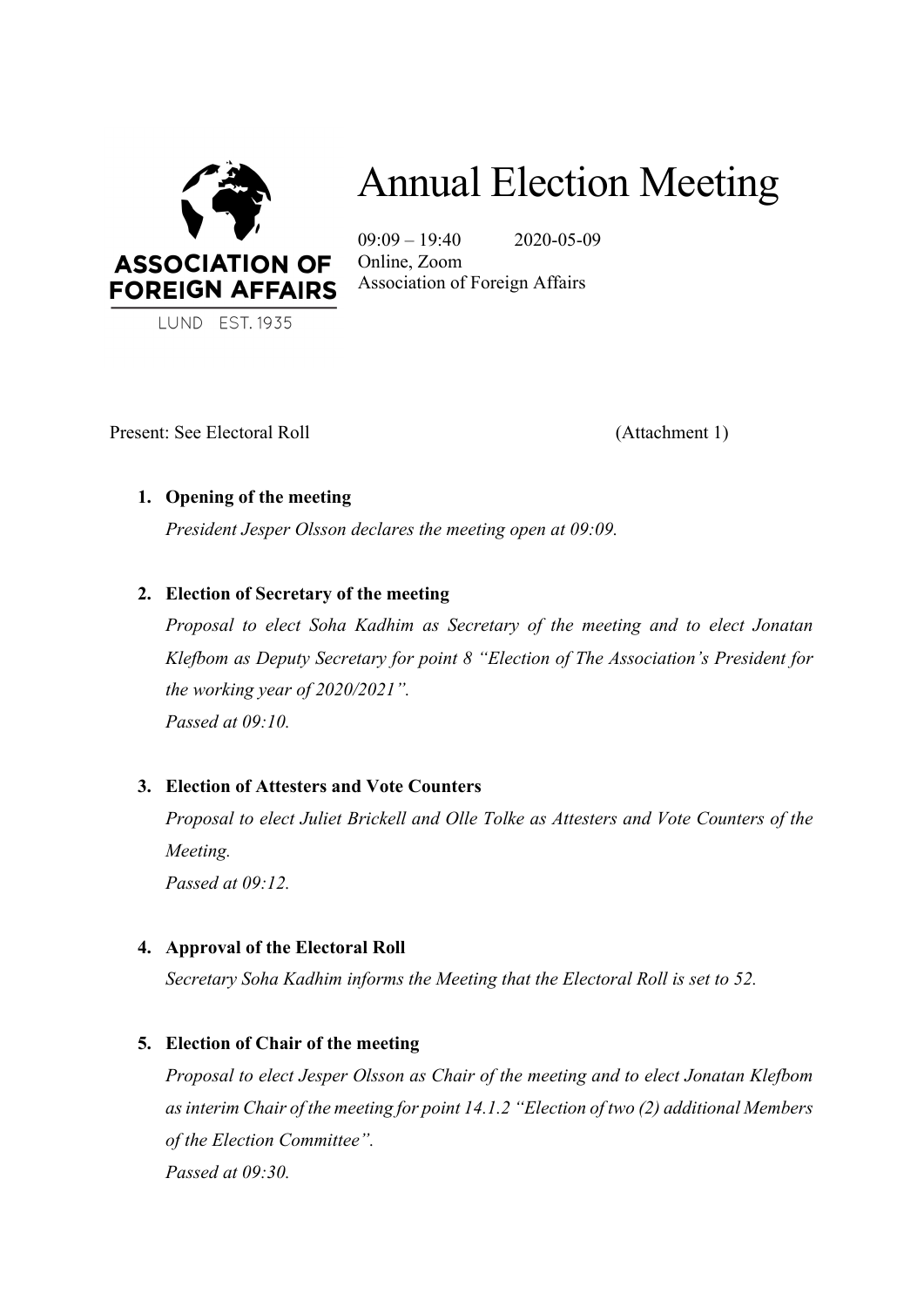# **6. Consideration of whether the summons were carried out in accordance with the By-laws**

*Secretary Soha Kadhim informs the Meeting that the summons was sent out 22 days prior to the Annual Meeting, and that the measures taken to summon Members to the Annual Election Meeting were therefore carried out in accordance to the By-laws.* 

# **7. Approval of the Agenda**

*Chair Jesper Olsson informs that the suggestion for today's elections are that elections are done according to most votes, and not simple majority as stated in the By-laws. He adds that if anyone has any objections they are welcome to object before we approve the agenda.* 

*There were no objections.* 

*Proposal to approve the agenda. Passed at 09:32.*

**8. Election of The Association's President for the working year of 2020/2021** *The Election Committee nominates Soha Kadhim to the position of President for the operational year of 2020/2021.* 

There are no registered counter candidates.

Head of Election Committee Nina Maria Lancelot presents the nomination to the Meeting.

Nominated candidate Soha Kadhim presents herself and her visions for the presidency to the Meeting.

Nominated candidate Soha Kadhim answers questions from the Meeting.

*(Soha Kadhim leaves the Meeting at 09:46) (Soha Kadhim enters the Meeting at 09:51)*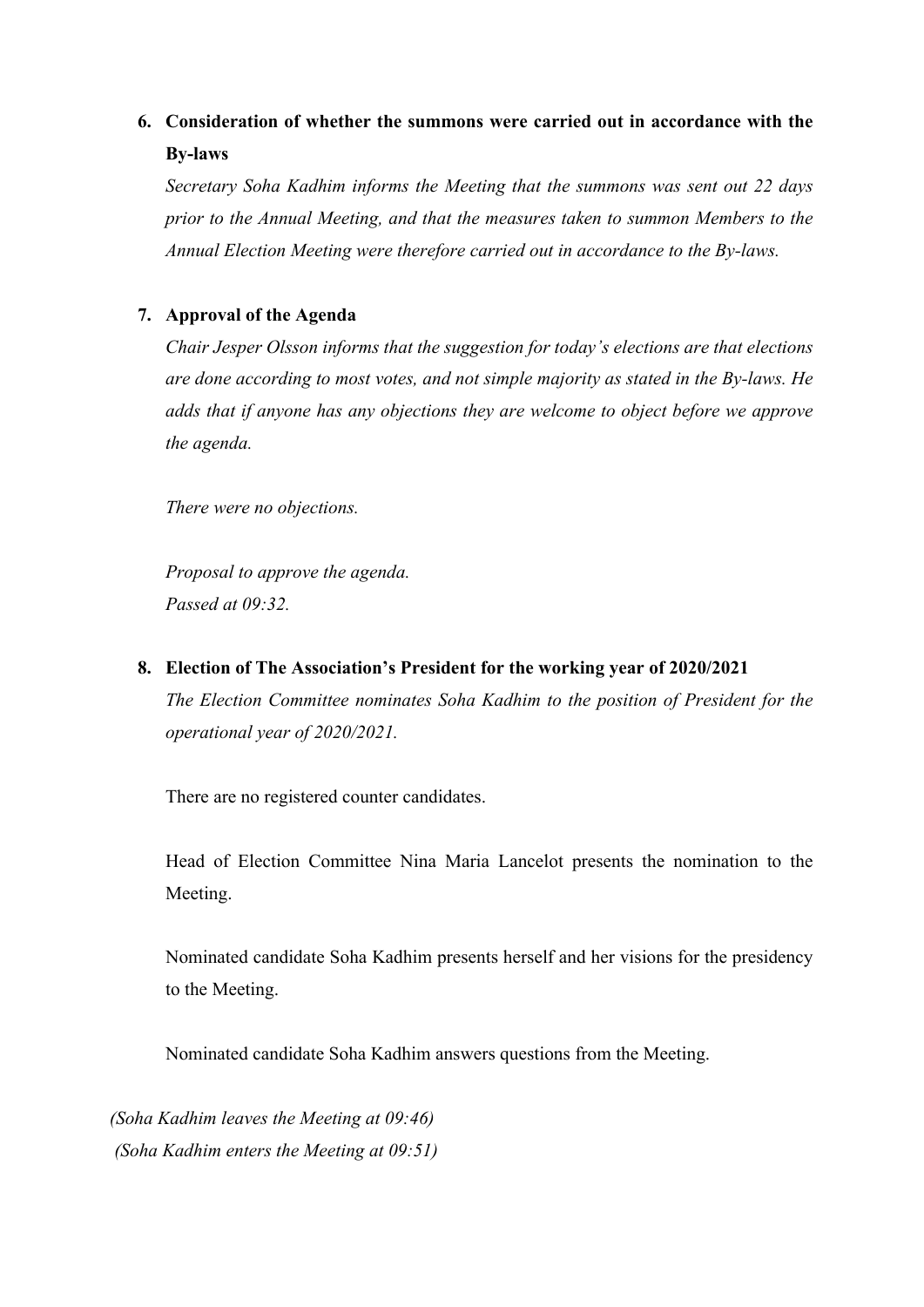#### Decision

*Proposal to elect Soha Kadhim as President for the operational year of 2020/21. Soha Kadhim is elected at 09:53.*

**9. Election of The Associations Vice President for the working year of 2020/2021** *The Election Committee nominates Hedda Carlsson to the position of President for the operational year of 2020/21.* 

There are no registered counter candidates.

Election Committee Member Timothy Parker presents the nomination to the Meeting.

Nominated candidate Hedda Carlsson presents herself and her visions for the vice presidency to the Meeting.

Nominated candidate Hedda Carlsson answers questions from the Meeting.

*(Hedda Carlsson leaves the Meeting at 10:04) (Hedda Carlsson enters the meeting at 10:05)*

#### Decision

*Proposal to elect Hedda Carlsson as Vice President for the operational year of 2020/21. Hedda Carlsson is elected at 10:07.* 

# **10. Election of the Association ́s Secretary for the working year of 2020/2021**

*The Election Committee nominates Carl Cotton to the position of Secretary for the operational year of 2020/21.* 

There are no registered counter candidates.

Election Committee Member Emma Ehrenberg presents the nomination to the Meeting.

Nominated candidate Carl Cotton presents himself and his visions for the Secretary position to the Meeting.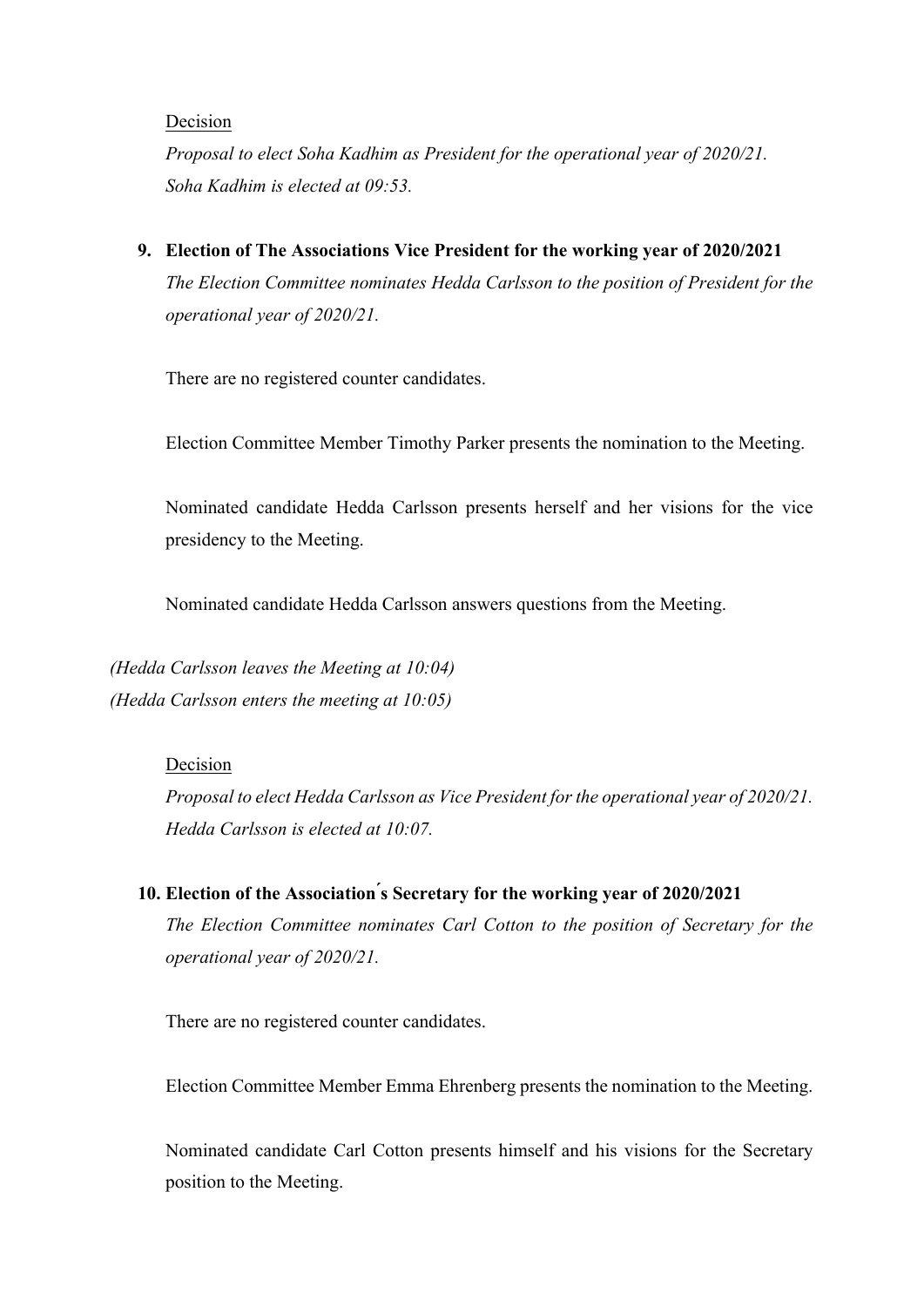Nominated candidate Carl Cotton answers questions from the Meeting.

*(Carl Cotton leaves the Meeting at 10:23) (Carl Cotton enters the meeting at 10:24)*

# Decision

*Proposal to elect Carl Cotton as Secretary for the operational year of 2020/21. Carl Cotton is elected at 10:27.* 

*(Meeting is adjourned at 10:27) (Meeting is resumed at 10:38) (The Electoral Roll is updated to 51 at 10:40)*

# **11. Election of the Association ́s Treasurer for the working year of 2020/2021**

*Chair Jesper Olsson informs the Meeting that the position was vacant, but that the Election Committee received a candidature from Lovisa Lundin Ziegler for the position before the deadline for counter-candidacies (3rd of May).* 

Candidate Lovisa Lundin Ziegler presents herself and her visions for the position as Treasurer to the Meeting.

Candidate Lovisa Lundin Ziegler answers questions from the Meeting.

*(Lovisa Lundin Ziegler leaves the Meeting at 10:53) (Lovisa Lundin Ziegler enters the Meeting at 10:55)*

> Decision *Proposal to elect Lovisa Lundin Ziegler as Treasurer for the operational year of 2020/21. Lovisa Lundin Ziegler is elected at 10:57.*

# 12. **Election of the Associations Representative to the national board (UFS) for the working year of 2020/2021**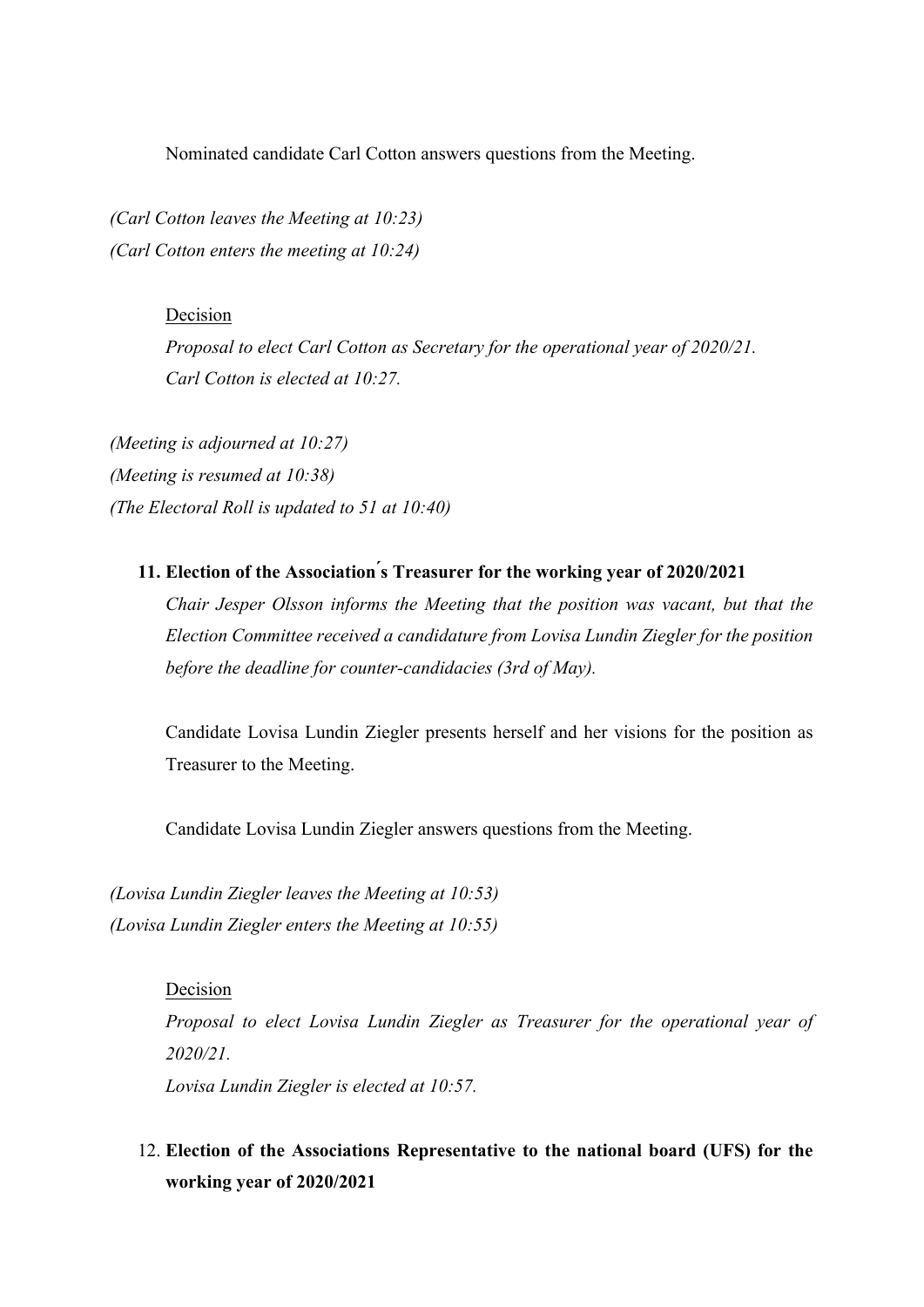*Chair Jesper Olsson informs the Meeting that the position was vacant but that the Election Committee received three (3) candidatures before the deadline for countercandidacies (3rd of May). The following candidates are: Mara Glas, Jonathan Damkjær Britton and Dilshoda Mustafaeva.*

*(Mara Glas and Dilshoda Mustafaeva leave the Meeting at 10:54)* 

Jonathan Damkjær Britton presents himself and his visions for the position of UFS Representative to the Meeting.

Jonatan Damkjær Britton answers questions from the Meeting.

*(Jonathan Damkjær Britton leaves the Meeting at 11:01) (Dilshoda Mustafeva enters the Meeting at 11:02)*

*(The Electoral roll is updated to 50 at 11:01)*

Dilshoda Mustafaeva presents herself and her visions for the position of UFS Representative to the Meeting.

Dilshoda Mustafaeva answers questions from the Meeting.

*(Dilshoda Mustafaeva leaves the Meeting at 11:17) (Mara Glas enters the Meeting at 11:17)*

> Mara Glas presents herself and her visions for the position of UFS Representative to the Meeting.

Mara Glas answers questions from the Meeting.

*(Mara Glas leaves the Meeting at 11:27)* 

*Members discuss and speak in favor of the candidates to the Meeting.*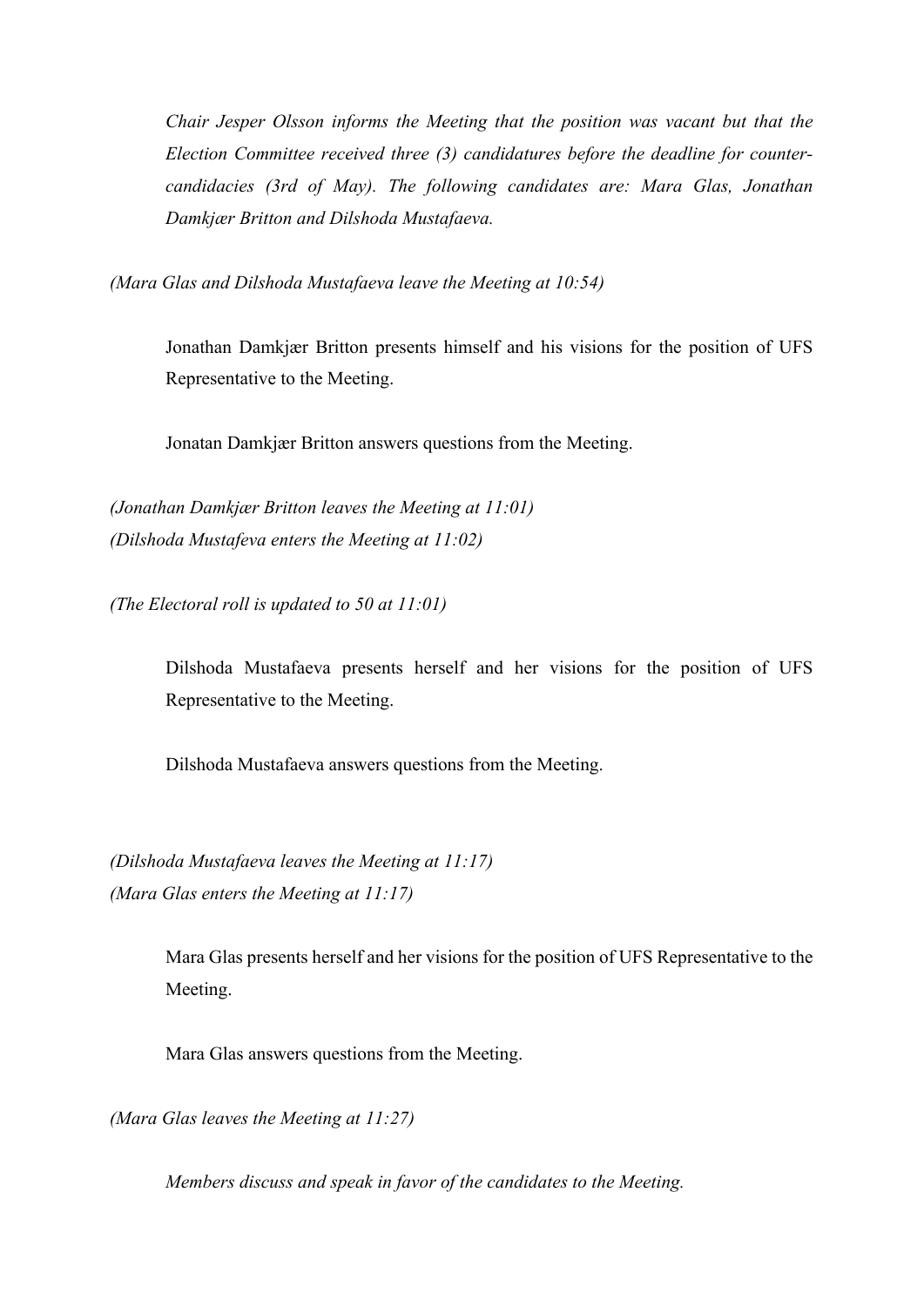*(Mara Glas, Jonathan Damkjær Britton and Dilshoda Mustafaeva enter the Meeting at 11:50)*

# Decision

*The vote is carried out by a poll on Zoom. Members could only vote for one candidate. The candidate with most votes, would be elected.*

*Chair Jesper Olsson declares Mara Glas elected UFS Representative for the operational year of 2020/2021 at 11:52*

## **13. Election for other Board Positions for the working year of 2020/2021**

## **13.1 Election of two (2) Heads of Activity Committee and Board Member**

13.1.1 *The Election Committee nominates Miljaemilia Wala to the position of Head of Activity and Board Member for the operational year of 2020/21.*

There are no registered counter candidates.

Head of Election Committee Nina Maria Lancelot presents the nomination to the Meeting.

Nominated candidate Miljaemilia Wala presents herself and her visions for the position of Head of Activity and Board Member to the Meeting.

Nominated candidate Miljaemilia Wala answers questions from the Meeting

*(Miljaemilia Wala leaves the Meeting at 12:03) (Miljaemilia Wala enters the Meeting at 12:04) (Electoral Roll is updated to 49 at 12:04)* 

# Decision

*Proposal to elect Miljaemilia Wala as Head of Activity and Board Member for the operational year of 2020/21.*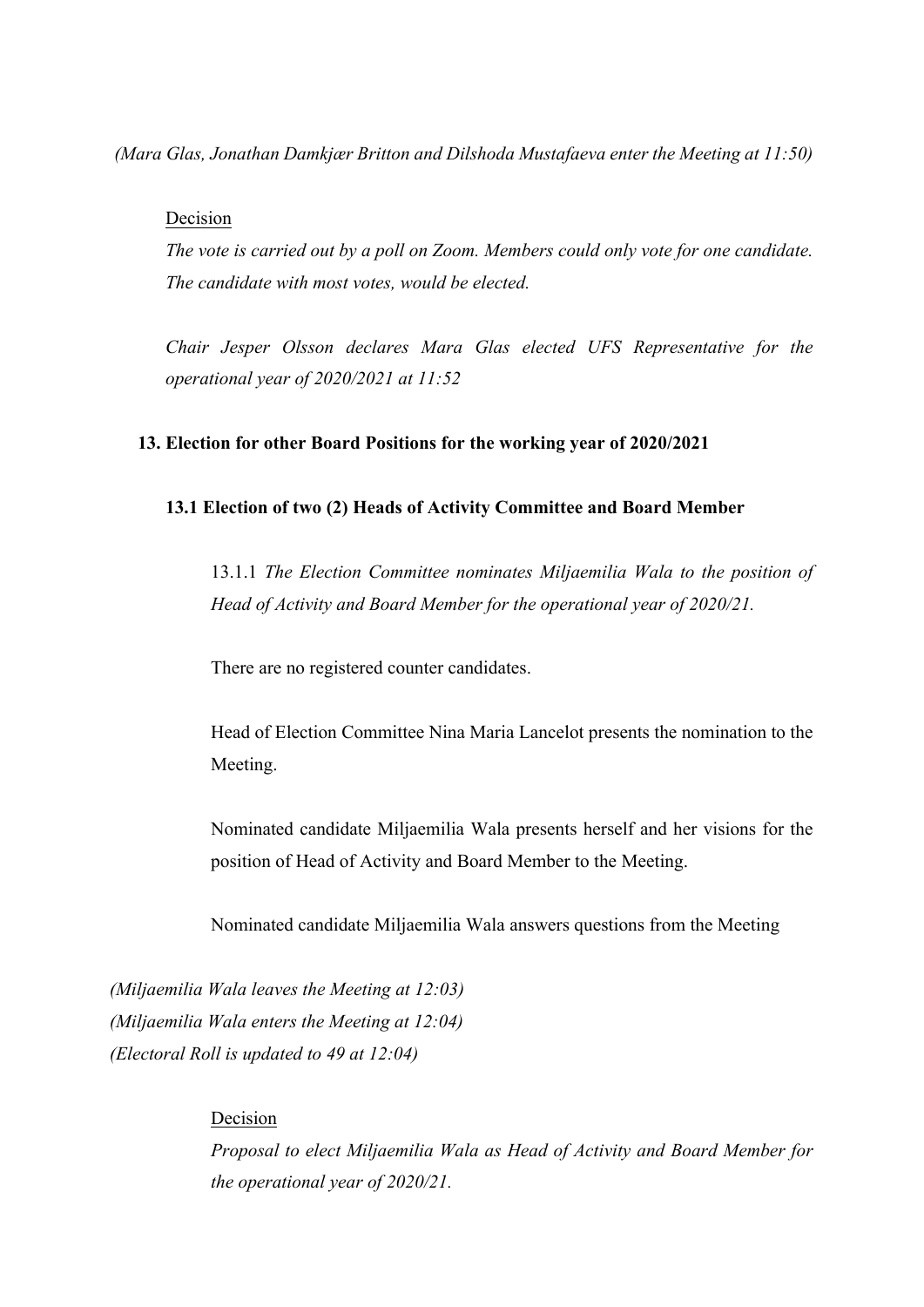*Miljaemilia Wala is elected at 12:07.* 

13.1.2 *Chair Jesper Olsson informs that the position was vacant but that the Election Committee received a candidature from Henrietta Kulleborn for the position before May 3rd.*

Candidate Henrietta Kulleborn presents herself and her visions for the position as Head of Activity and Board Member to the Meeting.

Candidate Henrietta Kulleborn answers questions from the Meeting.

*(Henrietta Kulleborn leaves the meeting at 12:14) (Henrietta Kulleborn enters the meeting at 12:15)*

# Decision

*Proposal to elect Henrietta Kulleborn as Head of Activity and Board Member for the operational year of 2020/21. Henrietta Kulleborn is elected at 12:16.* 

*(Meeting is adjourned at 12:17) (Meeting is resumed at 13:31) (Electoral roll is set to 49 at 12:33).* 

## **13.2 Election of two (2) Heads of Career Committee and Board Member**

13.2.1 *The Election Committee nominates Anna Mizser to the position of Head of Career and Board Member for the operational year of 2020/21.*

There are no registered counter candidates.

Head of Election Committee Nina Maria Lancelot presents the nomination to the Meeting.

Nominated candidate Anna Mizser presents herself and her visions for the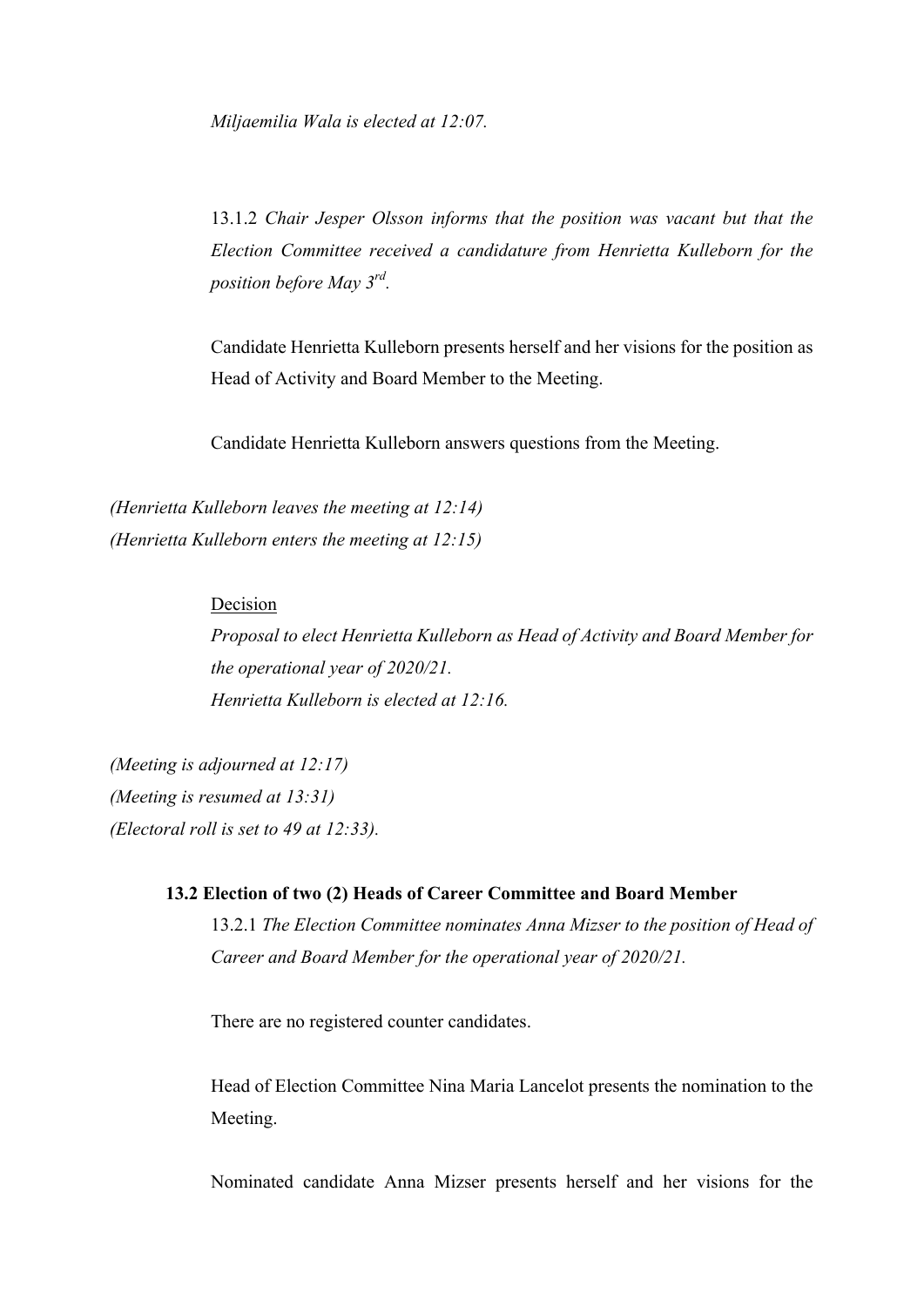position of Head of Career and Board Member to the Meeting.

Nominated candidate Anna Mizser answers questions from the Meeting

*(Anna Mizser leaves the Meeting at 13:44) (Anna Mizser enters the Meeting at 13:45)*

# Decision

*Proposal to elect Anna Mizser as Head of Career and Board Member for the operational year of 2020/21. Anna Mizser is elected at 13:46.*

13.2.2 *The Election Committee nominates Emma Liljeström to the position of Head of Career and Board Member for the operational year of 2020/21.*

There are no registered counter candidates.

Head of Election Committee Nina Maria Lancelot presents the nomination to the Meeting.

Nominated candidate Emma Liljeström presents herself and her visions for the position of Head of Career and Board Member to the Meeting.

Nominated candidate Emma Liljeström answers questions from the Meeting

*(Emma Liljeström leaves the Meeting at 13:55) (Emma Liljeström enters the meeting at 13:36)*

# Decision

*Proposal to elect Emma Liljeström as Head of Career and Board Member for the operational year of 2020/21. Emma Liljeström is elected at 13:53.*

# **13.3 Election of three (3) Heads of Lecture Committee and Board Member**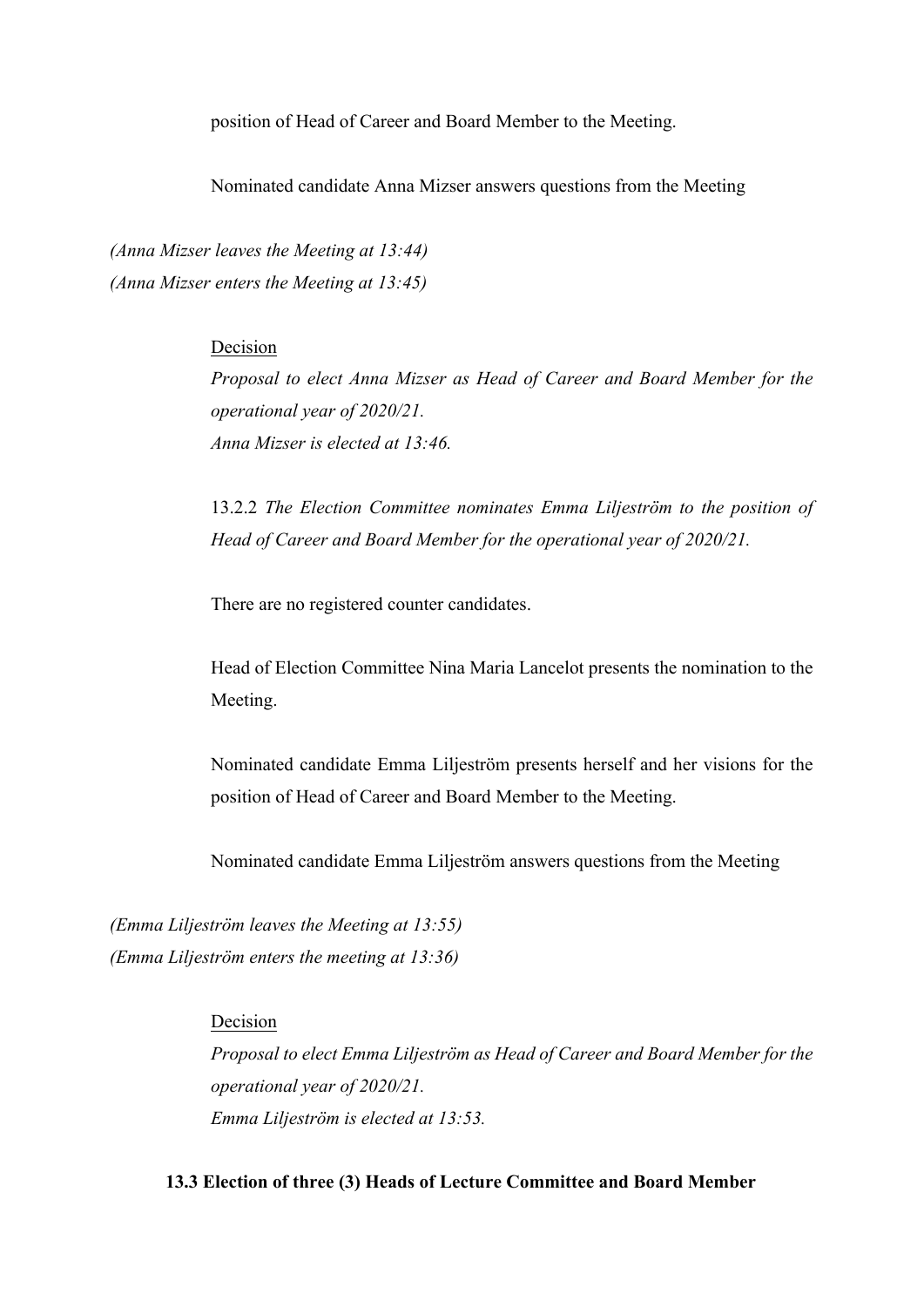*The Election Committee nominates Frida Lindberg and Demi Bylon to the positions of Head of Lecture and Board Members for the operational year of 2020/21.* 

*Chair Jesper Olsson informs the meeting that the Election Committee received two (2) registered before May 3rd. The candidates are: Karin Mizser and Anouk Liebe.* 

*(Demi Bylon, Anouk Liebe and Karin Mizser leave the meeting at 14:02)* 

*Head of Election Committee Nina Maria Lancelot presents the nomination for Frida Lindberg to the Meeting.* 

Nominated candidate Frida Lindberg presents herself and her visions for the position of Head of Lecture and Board Member to the Meeting.

Nominated candidate Frida Lindberg answers questions from the Meeting

*(Frida Lindberg leaves the meeting at 14:20) (Demi Bylon enters the meeting at 14:20)* 

> *Head of Election Committee Nina Maria Lancelot presents the nomination for Demi Bylon to the Meeting.*

> Nominated candidate Demi Bylon presents herself and her visions for the position of Head of Lecture and Board Member to the Meeting.

Nominated candidate Demi Bylon answers questions from the Meeting

*(Demi Bylon leaves the meeting at 14:34) (Anouk Liebe enters the meeting at 14:34)* 

> *Candidate Anouk Liebe presents herself and her visions for the position of Head of Lecture and Board Member to the Meeting.*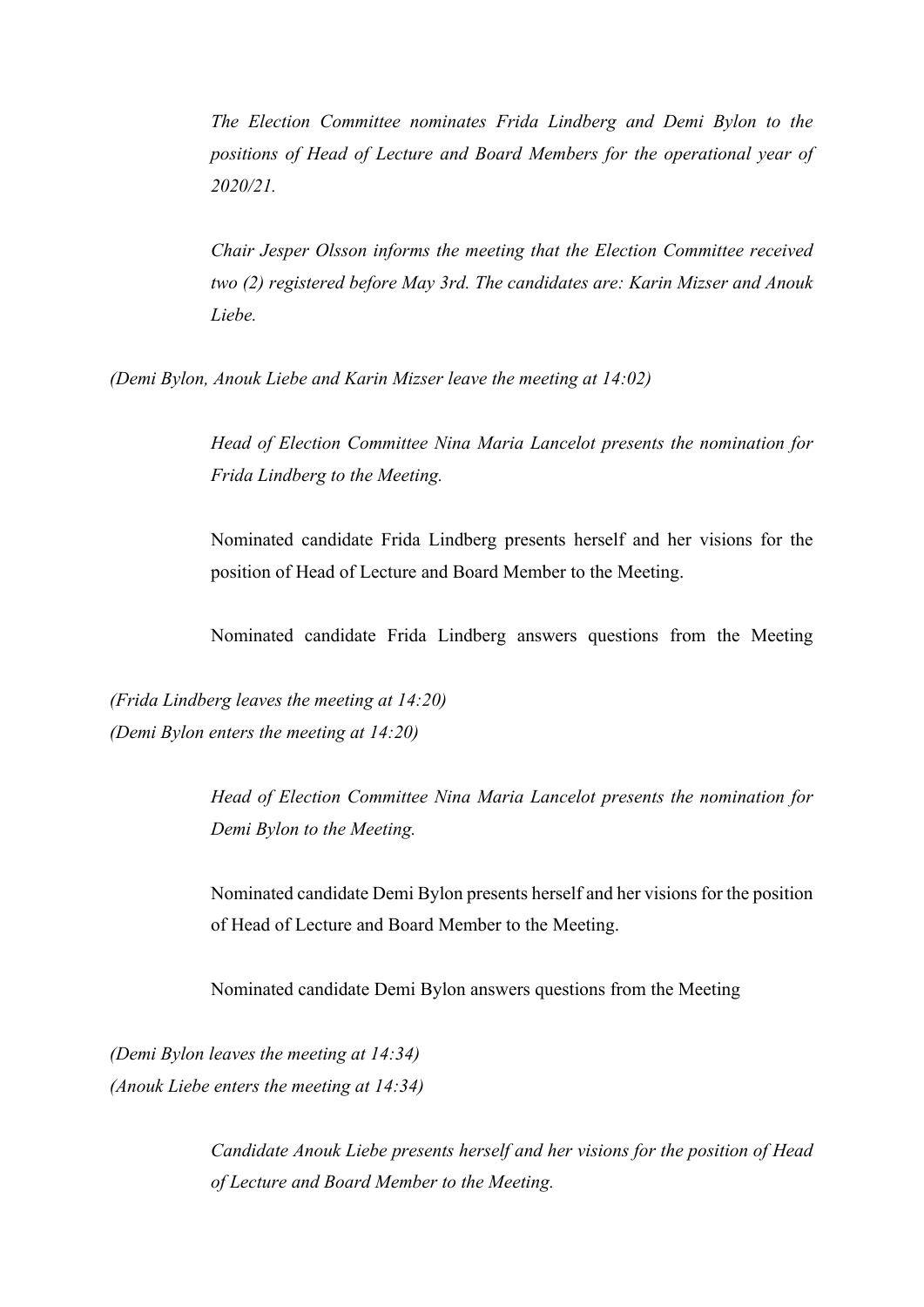Candidate Anouk Liebe answers questions from the Meeting

*(Anouk Liebe leaves the meeting at 14:41) (Karin Mizser enters the meeting at 14:41)* 

> *Candidate Karin Mizser presents herself and her visions for the position of Head of Lecture and Board Member to the Meeting.*

Candidate Karin Mizser answers questions from the Meeting

*(Karin Mizser leaves the meeting at 14:49)* 

*Members speak in favor of the candidates to the Meeting.* 

*(Frida Lindberg, Demi Bylon, Anouk Liebe and Karin Mizser enters the Meeting at 14:57) (The Electoral Roll is set to 49 at 14:57)*

#### Decision

*The vote is carried out by a poll on Zoom, and done in three rounds. The candidate with most vote during each round, gets elected.* 

*Chair Jesper Olsson declares Frida Lindberg elected Head of Lecture and Board Member for the operational year of 2020/2021 at 14:59.* 

*Chair Jesper Olsson declares Demi Bylon elected Head of Lecture and Board Member for the operational year of 2020/2021 at 15:01.* 

*Chair Jesper Olsson declares Karin Mizser elected Head of Lecture and Board Member for the operational year of 2020/2021 at 15:03.* 

*(Meeting is adjourned at 15:03) (Meeting is resumed at 15:20) (Electoral roll updated to 50 at 15:21)*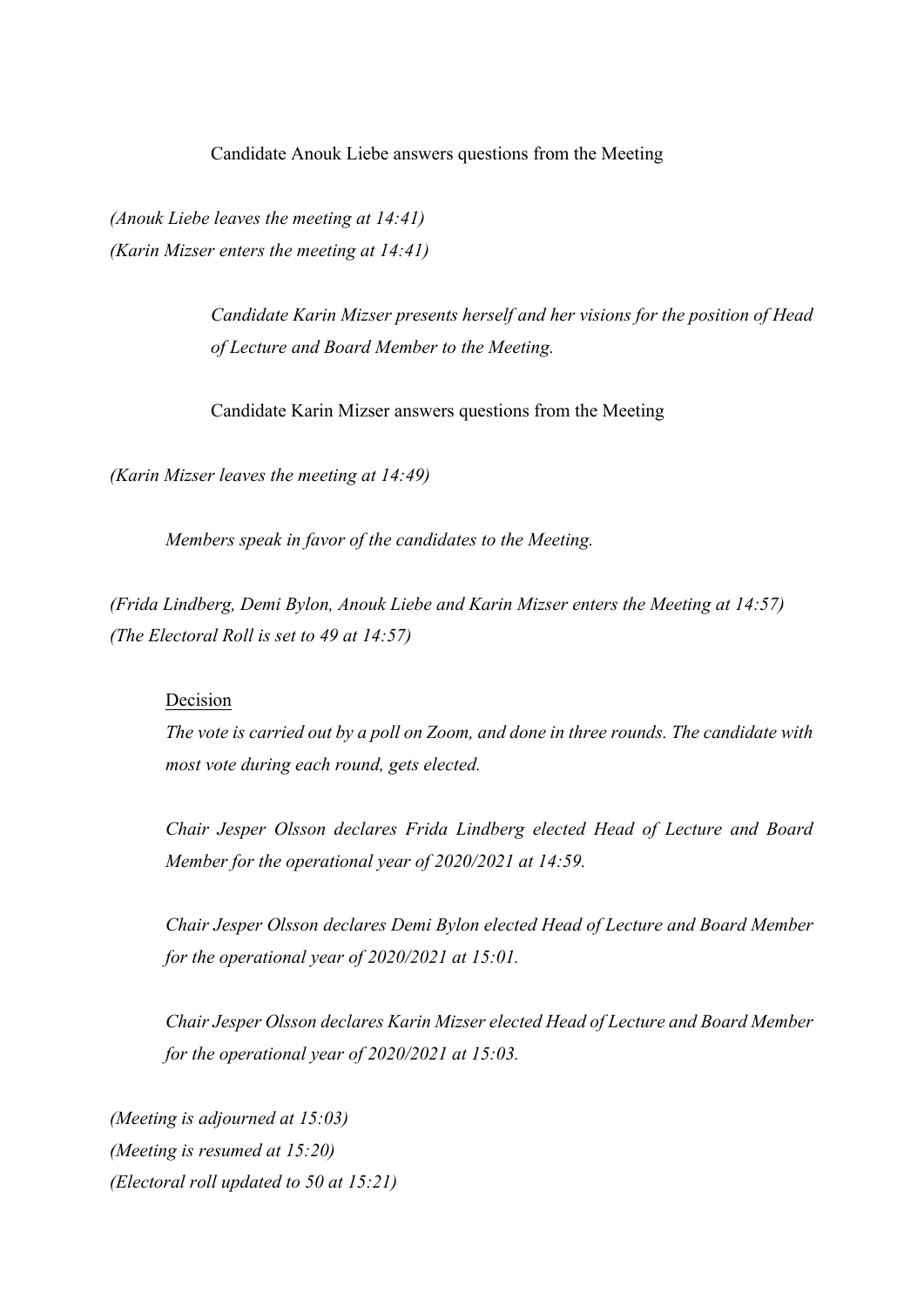#### **13.4 Election of two (2) Heads of Magazine Committee and Board Member**

13.4.1 *The Election Committee nominates Victoria Becker to the position of Head of Magazine and Board Member for the operational year of 2020/21.*

There are no registered counter candidates.

Election Committee Member Emma Ehrenberg presents the nomination to the Meeting.

Nominated candidate Victoria Becker presents herself and her visions for the position of Head of Magazine and Board Member to the Meeting.

Nominated candidate Victoria Becker answers questions from the Meeting

*(Victoria Becker leaves the Meeting at 15:28) (Victoria Becker enters the Meeting at 15:30)* 

#### Decision

*Proposal to elect Victoria Becker as Head of Magazine and Board Member for the operational year of 2020/21. Victoria Becker is elected at 15:30.* 

13.4.2 *Chair Jesper Olsson informs that the position was put as vacant but that the Election Committee received a candidature from Agnieszka Gryz for the position before May 3rd.*

*(electoral roll updated to 51 at 15:31)*

Candidate Agnieszka Gryz presents herself and her visions for the position as Head of Magazine and Board Member to the Meeting.

Candidate Agnieszka Gryz answers questions from the Meeting.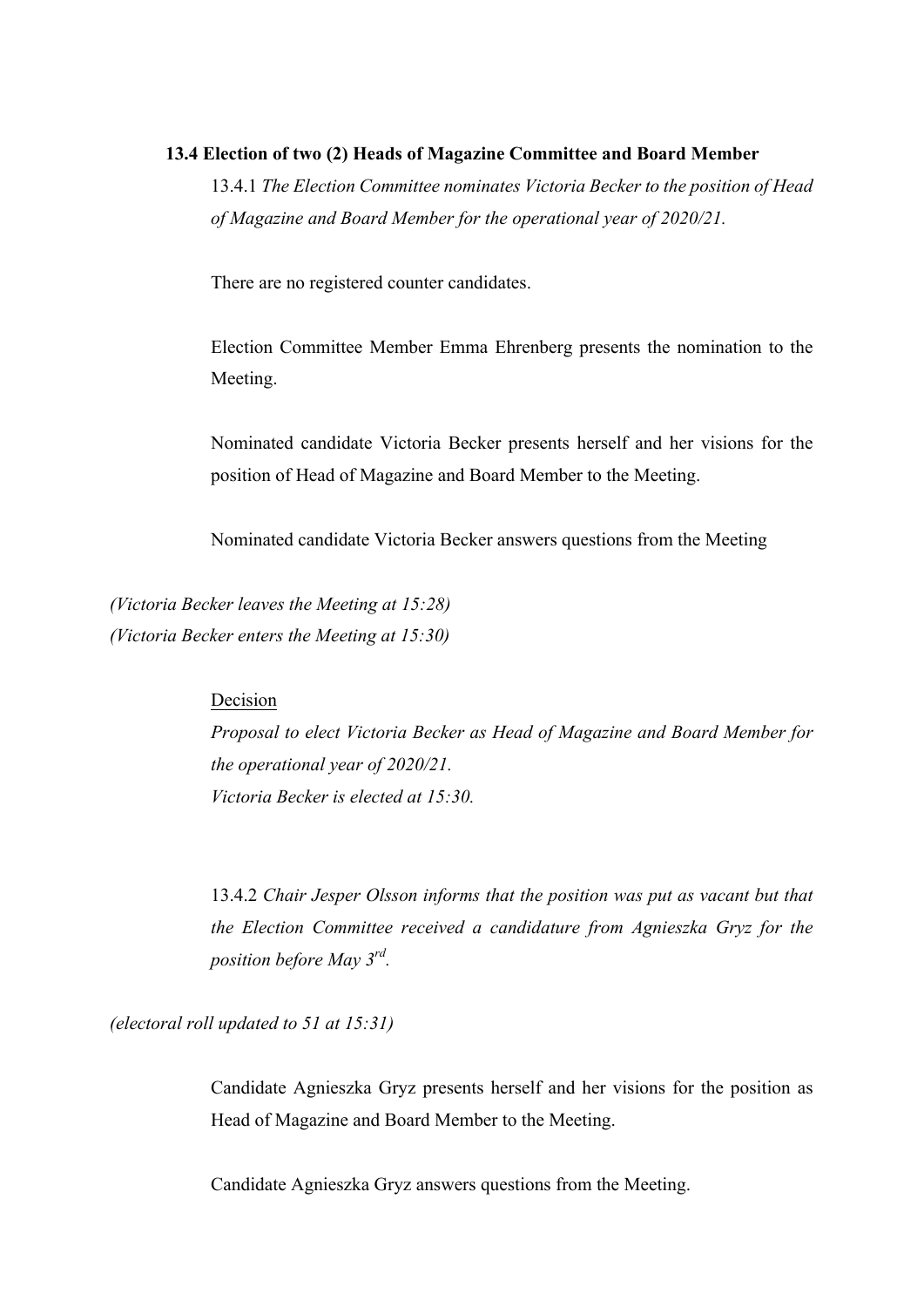*(Agnieszka Gryz leaves the Meeting at 15:35) (Agnieszka Gryz enters the Meeting at 15:35)* 

# Decision

*Proposal to elect Agnieszka Gryz as Head of Magazine and Board Member for theoperational year of 2020/21. Agnieszka Gryz is elected at 15:35.* 

## **13.5 Election of two (2) Heads of PR Committee and Board Member**

13.5.1 *The Election Committee nominates Gabriella Gut to the position of Head of PR and Board Member for the operational year of 2020/21.* 

There are no registered counter candidates.

Election Committee Member Emma Ehrenberg presents the nomination to the Meeting.

Nominated candidate Gabriella Gut presents herself and her visions for the position of Head of Career and Board Member to the Meeting.

Nominated candidate Gabriella Gut answers questions from the Meeting

*(Gabriella Gut leaves the Meeting at 15:42) (Gabriella Gut enters the Meeting at 15:43)* 

# Decision

*Proposal to elect Gabriella as Head of PR and Board Member for the operational year of 2020/21. Gabriella Gut is elected at 15:44.* 

13.5.2 *The Election Committee nominates Roja Moser to the position of Head of PR and Board Member for the operational year of 2020/21.*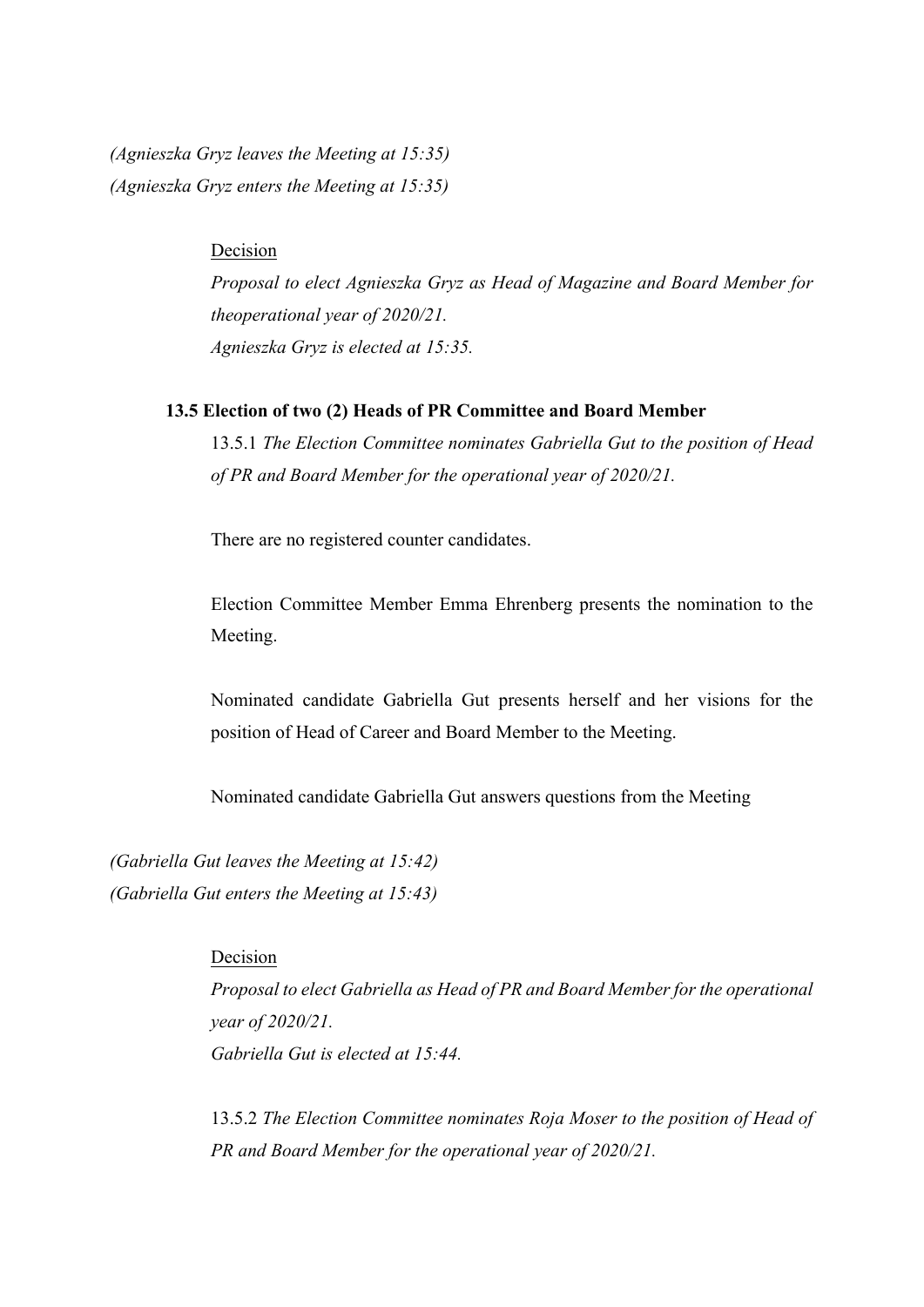There are no registered counter candidates.

Election Committee Member Emma Ehrenberg presents the nomination to the Meeting.

Nominated candidate Roja Moser presents herself and her visions for the position of Head of PR and Board Member to the Meeting.

Nominated candidate Roja Moser answers questions from the Meeting

*(Roja Moser leaves the Meeting at 15:51) (Roja Moser enters the Meeting at 15:52)*

# Decision

*Proposal to elect Roja Moser as Head of PR and Board Member for the operational year of 2020/21. Roja Moser is elected at 15:53.*

*(Meeting adjourned at 15:53) (Meeting resumed at 15:58) (Electoral roll updated to 49 at 15:59)*

# **13.6 Election of two (2) Heads of Radio Committee and Board Member.**

13.6.1 *The Election Committee nominates Clara Karlsson Schedvin to the position of Head of Radio and Board Member for the operational year of 2020/21.* 

There are no registered counter candidates.

Election Committee Member Emma Ehrenberg presents the nomination to the Meeting.

Nominated candidate Clara Karlsson Schedvin presents herself and her visions for the position of Head of Career and Board Member to the Meeting.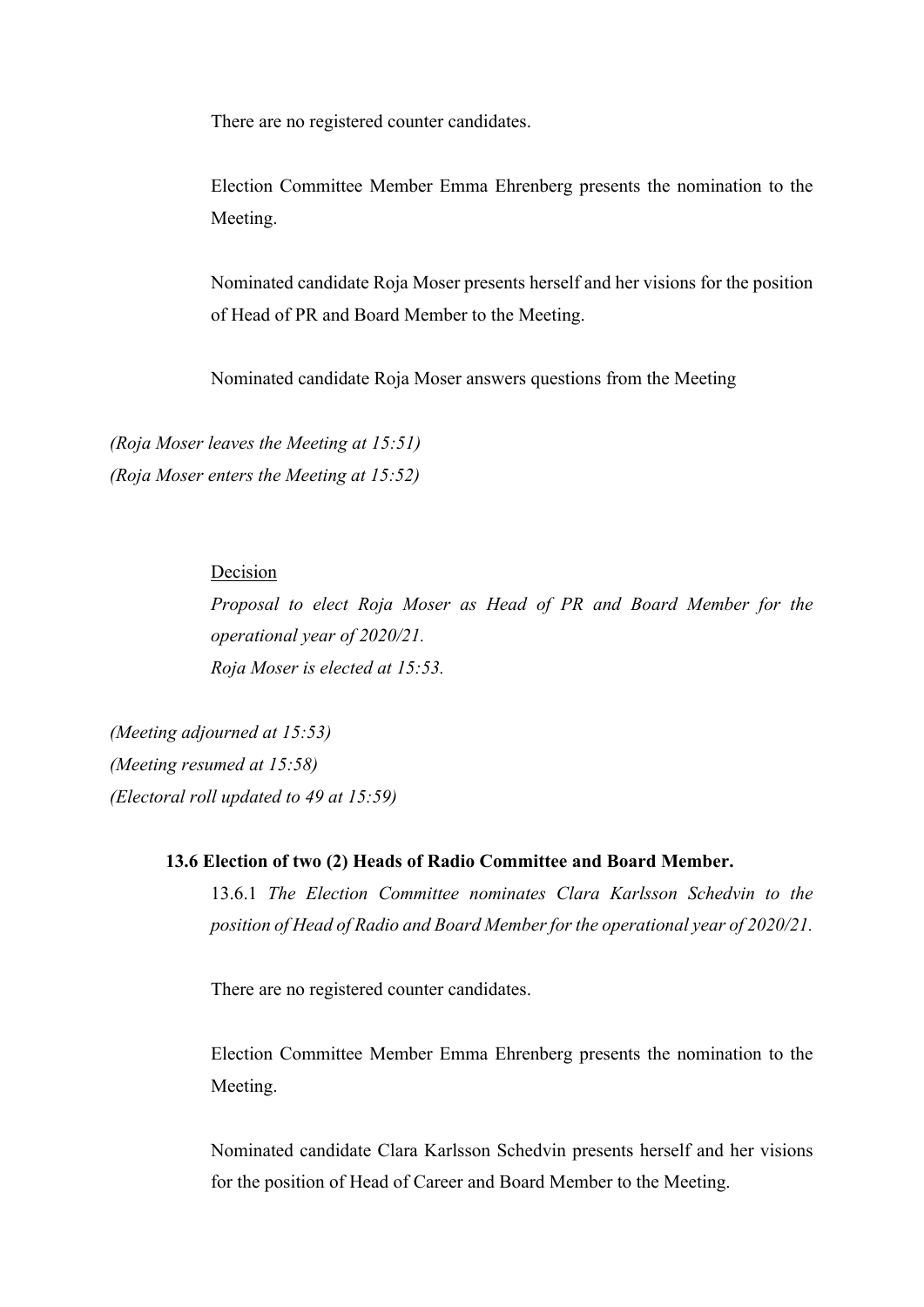Nominated candidate Clara Karlsson Schedvin answers questions from the Meeting

*(Clara Karlsson Schedvin leaves the Meeting at 16:09) (Clara Karlsson Schedvin enters the Meeting at 16:09)* 

# Decision

*Proposal to elect Clara Klarsson as Head of Radio and Board Member for the operational year of 2020/21. Clara Karlsson Schedvin is elected at 16:10.*

13.6.2 *The Election Committee nominates Maximilian Onkenhout to the position of Head of Radio and Board Member for the operational year of 2020/21.*

There are no registered counter candidates.

Election Committee Member Emma Ehrenberg presents the nomination to the Meeting.

Nominated candidate Maximilian Onkenhout presents himself and his visions for the position of Head of Radio and Board Member to the Meeting.

Nominated candidate Maximilian Onkenhout answers questions from the Meeting

*(Maximilian Onkenhout leaves the Meeting at 16:23) (Maximilian Onkenhout enters the Meeting at 16:23)*

# Decision

*Proposal to elect Maximilian Onkenhout as Head of Radio and Board Member for the operational year of 2020/21.*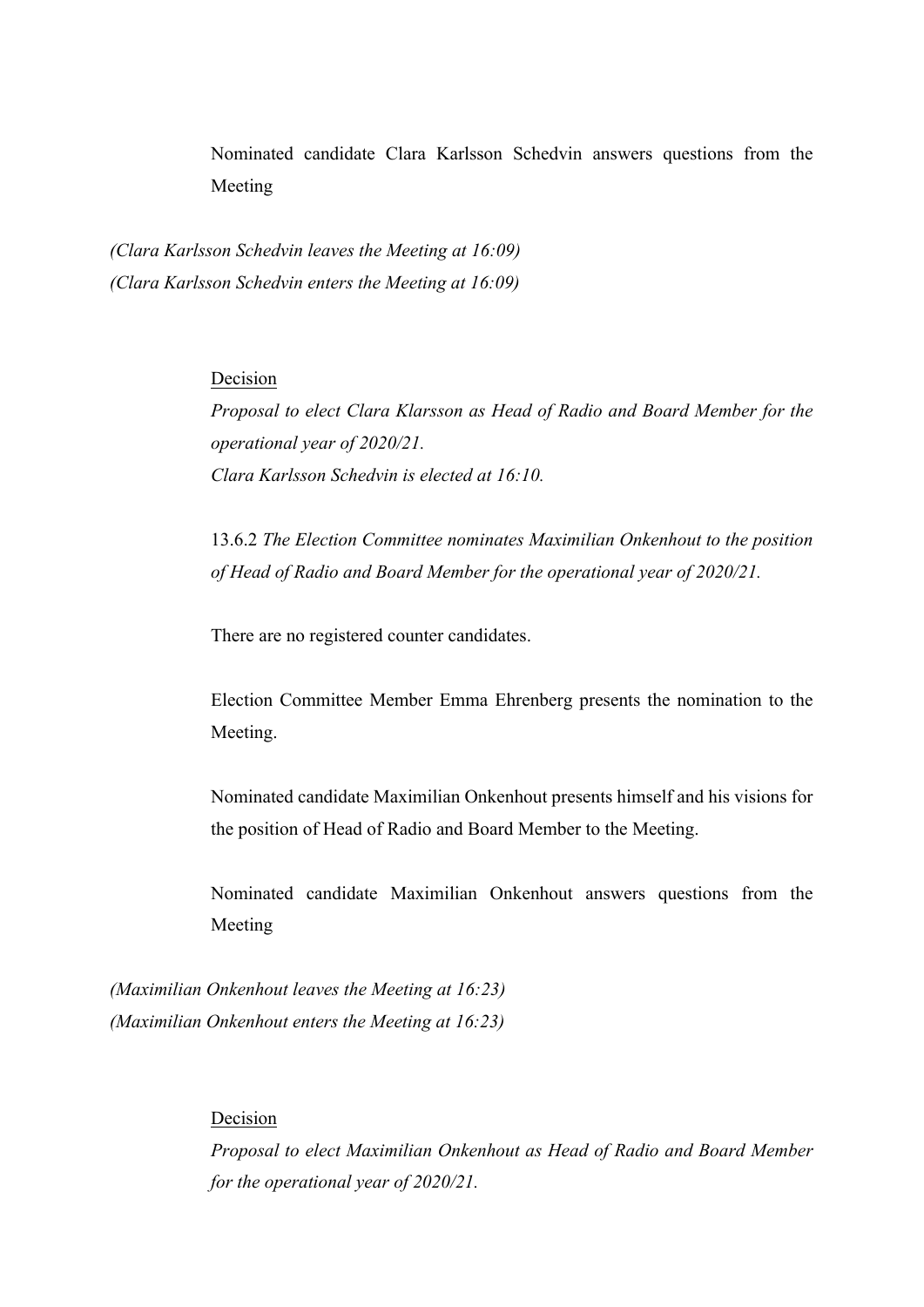*Maximilian Onkenhout is elected at 16:24.* 

(Electoral roll is updated to 46 at 16:25)

# **13.7 Election of two (2) Heads of Travel Committee and Board Member.**

13.7.1 *The Election Committee nominates Maguette Fall to the position of Head of Travel and Board Member for the operational year of 2020/21.*

There are no registered counter candidates.

Election Committee Member Timothy Parker presents the nomination to the Meeting.

Nominated candidate Maguette Fall presents herself and her visions for the position of Head of Travel and Board Member to the Meeting.

Nominated candidate Maguette Fall answers questions from the Meeting

*(Maguette Fall leaves the Meeting at 16:36) (Maguette Fall enters the Meeting at 16:36)*

#### Decision

*Proposal to elect Maguette Fall as Head of Travel and Board Member for the operational year of 2020/21. Maguette Fall is elected at 16:40.* 

13.7.2 *The Election Committee nominates Thea Sandin to the position of Head of Travel and Board Member for the operational year of 2020/21.*

There are no registered counter candidates.

Election Committee Member Timothy Parker presents the nomination to the Meeting.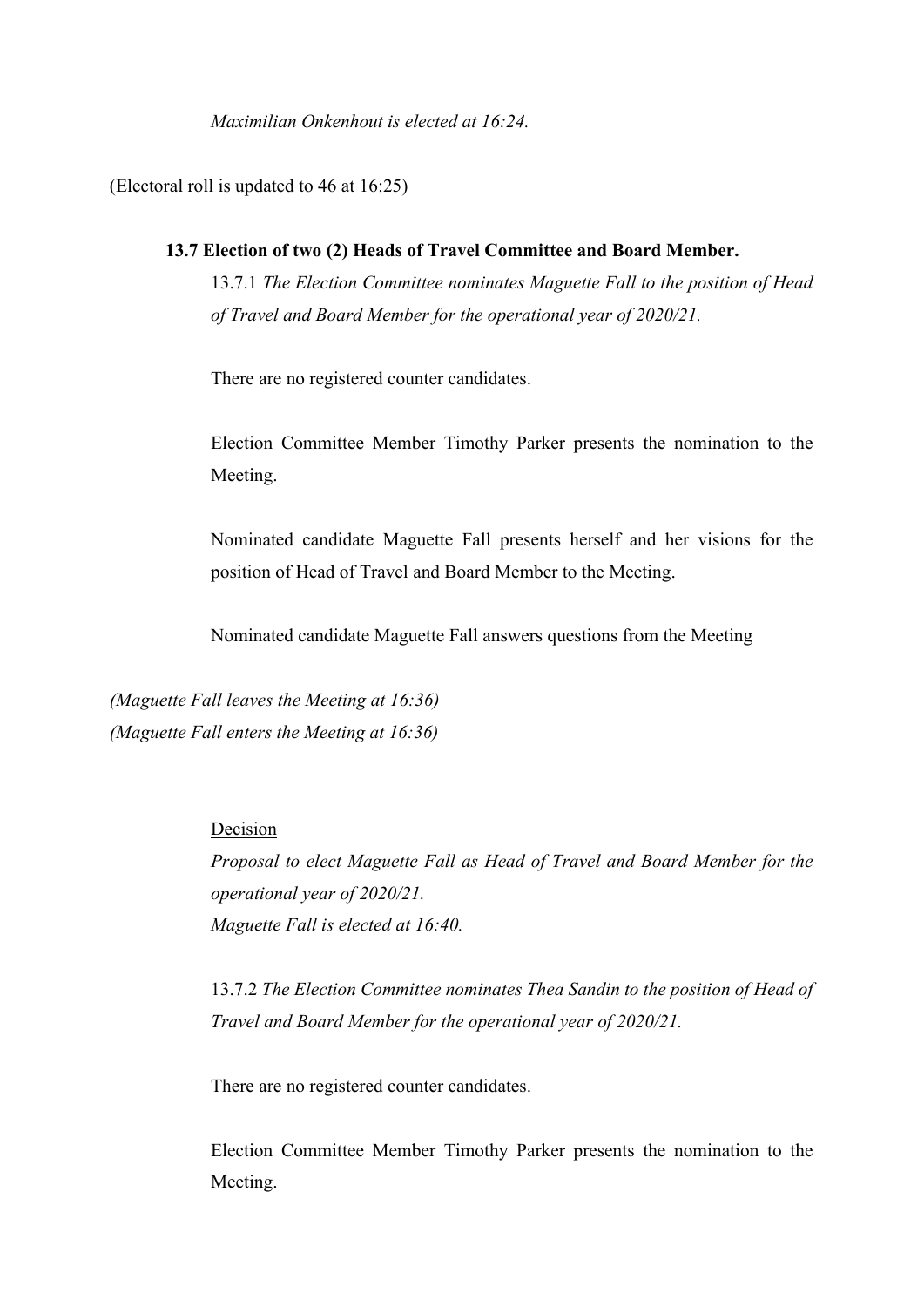Nominated candidate Thea Sandin presents herself and her visions for the position of Head of Travel and Board Member to the Meeting.

Nominated candidate Thea Sandin answers questions from the Meeting

*(Thea Sandin leaves the Meeting at 16:45) (Thea Sandin enters the Meeting at 16:46)*

# Decision

*Proposal to elect Thea Sandin as Head of Travel and Board Member for the operational year of 2020/21. Thea Sandin is elected at 16:48.*

*(Meeting adjourned at 16:49) (Meeting resumed at 17:05) (Electoral Roll updated to 44 at 17:06)*

# **13.8 Election of two (2) Heads of Webzine Committee and Board Member.**

13.8.1 *The Election Committee nominates Kerime van Opijnen to the position of Head of Webzine and Board Member for the operational year of 2020/21.*

There are no registered counter candidates.

Election Committee Member Timothy Parker presents the nomination to the Meeting.

Nominated candidate Kerime van Opijnen presents herself and her visions for the position of Head of Webzine and Board Member to the Meeting.

Nominated candidate Kerime van Opijnen answers questions from the Meeting

*(Kerime van Opijnen leaves the Meeting at 17:12) (Kerime van Opijnen enters the Meeting at 17:12)*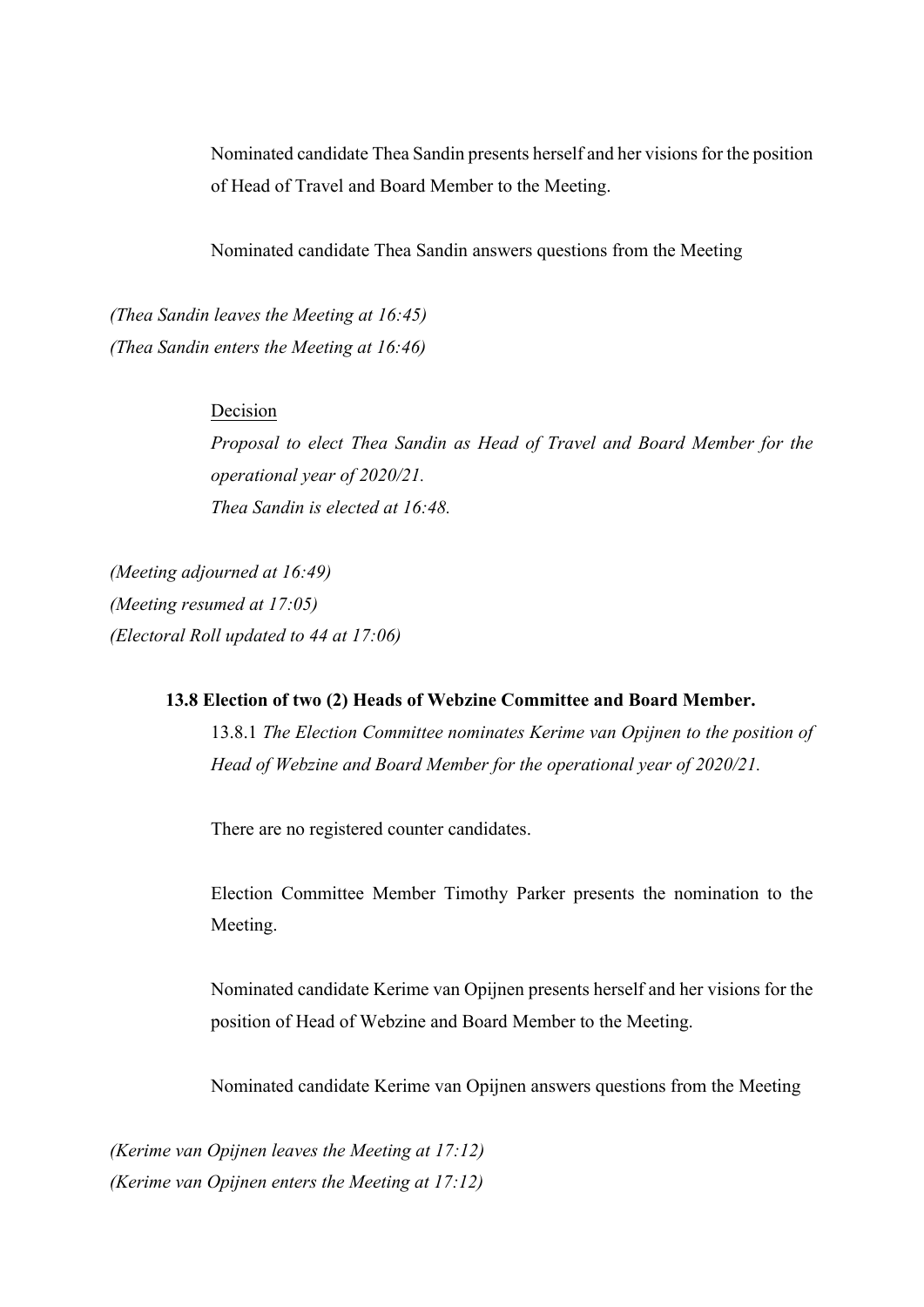# Decision

*Proposal to elect Kerime van Opijnen as Head of Webzine and Board Member for the operational year of 2020/21. Kerime van Opijnen is elected at 17:1.*

13.8.2 *The Election Committee nominates Daniel Bergdal the position of Head of Webzine and Board Member for the operational year of 2020/21.*

There are no registered counter candidates.

Election Committee Member Timothy Parker presents the nomination to the Meeting.

Nominated candidate Daniel Bergdal presents himself and his visions for the position of Head of Webzine and Board Member to the Meeting.

Nominated candidate Daniel Bergdal answers questions from the Meeting

*(Daniel Bergdal leaves the Meeting at 17:20) (Daniel Bergdal enters the Meeting at 17:20)*

Decision

*Proposal to elect Daniel Bergdal as Head of Webzine and Board Member for the operational year of 2020/21. Daniel Bergdal is elected at 17:21.* 

# **14. Election of other Trusted Positions for the working year of 2020/2021**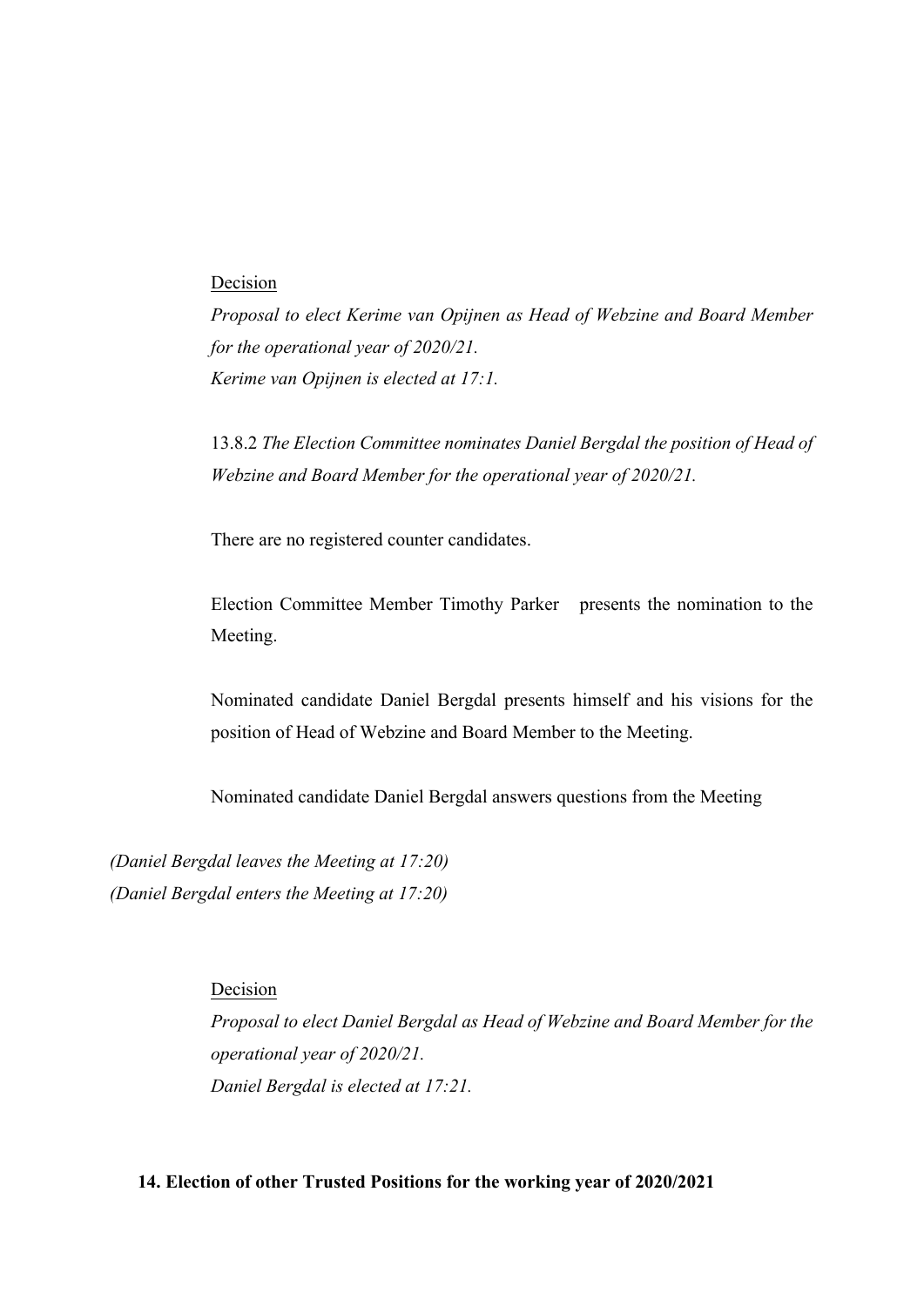#### **14.1 Election of Election Committee**

14.1.1 Election of one (1) Head of Election Committee *Chair Jesper Olsson informs that the position was vacant but that the Election Committee received a candidature from Rebecca Edvardsson for the position before May 3rd.* 

Candidate Rebecca Edvardsson presents herself and her visions for Head of Election Committee

Candidate Rebecca Edvardsson answers questions from the Meeting

*(Rebecca Edvardsson leaves the meeting at 17:28) (Rebecca Edvardsson leaves the meeting at 17:28) (Electoral Roll updated to 42 at 17:30)*

# Decision

*Proposal to elect Rebecca Edvardsson as Head of Election Committee for the operational year of 2020/2021 Rebecca Edvardsson is elected at 17:31.* 

14.1.2 Election of two (2) additional Members of the Election Committee *Deputy chair Jonatan Klefbom informs that the two (2) positions were vacant and that the Election Committee received a candidature from Jesper Olsson before May 3rd.*

14.1.2.1 Election of first Member of the Election Committee Candidate Jesper Olsson presents himself and his visions for the position as Member of the Election Committee.

Candidate Jesper Olsson answers questions from the Meeting.

*(Jesper Olsson leaves the meeting at 17:35) (Jesper Olsson enters the meeting at 17:36)*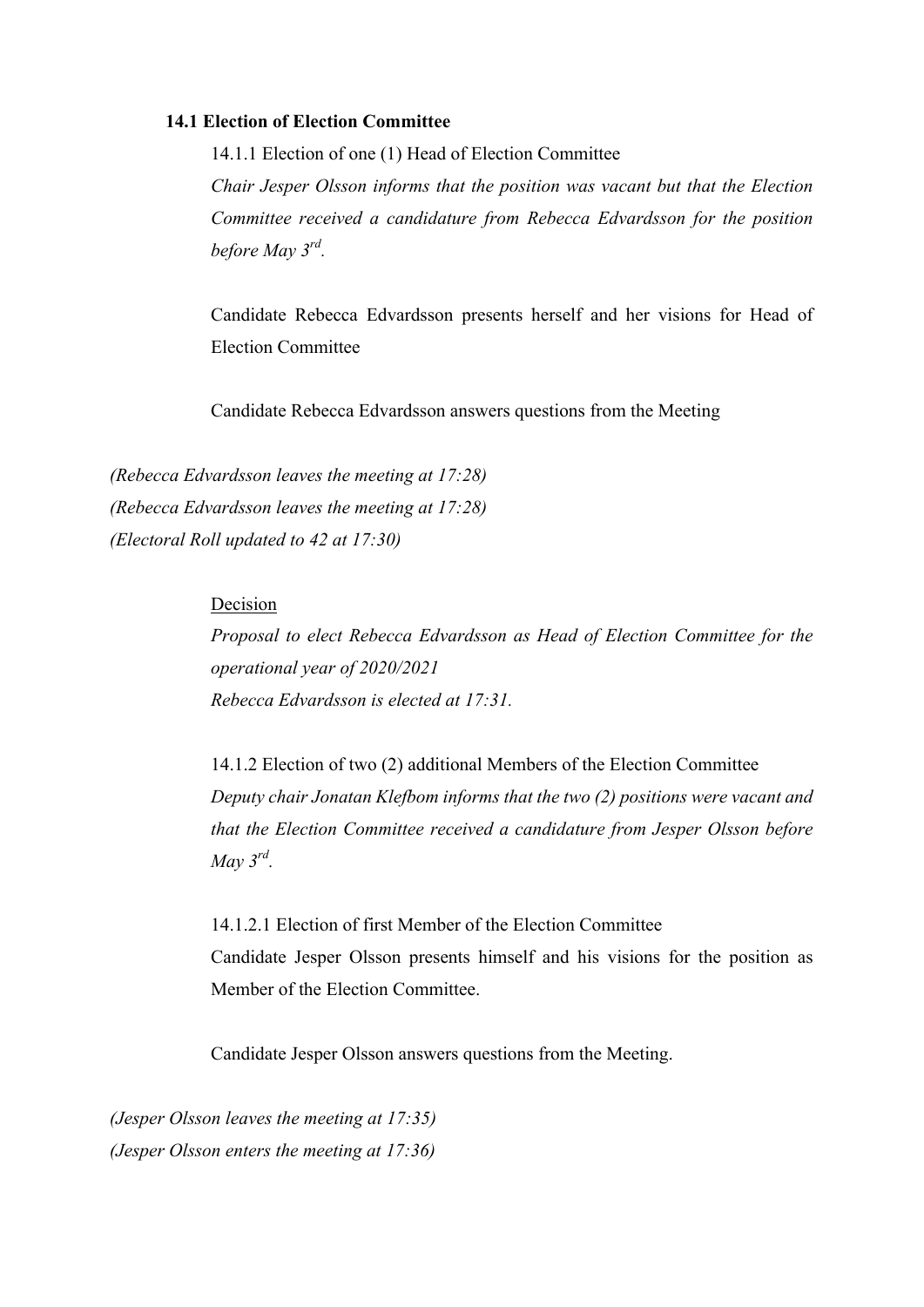#### Decision

*Proposal to elect Jesper Olsson as Member of Election Committee for the operational year of 2020/2021. Jesper Olsson is elected at 17:38.* 

14.1.2.2 Election of second Member of the Election Committee *Chair Jonatan Klefbom asks if there are any candidates for the position.* 

Decision:

*Proposal to put the position vacant and have the Board of 20/21 by-elect the third member.* 

*Passed at 17:42*

# **14.2 Election of one (1) Sexual Harassment Contact Person**

The Election Committee nominates Camilia Elsayed to the position of Sexual Harassment Contact Person for the operational year of 2020/2021.

There are no registered counter candidates.

Election Committee Member Timothy Parker presents the nomination to the Meeting Nominated candidate Camilia Elsayed presents herself and her visions for the position of Sexual Harassment Contact Person

Nominated candidate answers questions from the Meeting. *(Camilia El Sayed leaves the meeting at 17:49) (Camilia El Sayed entered the meeting at 17:50)*

Decision

*Proposal to elect Camilia El Sayed as Sexual Harassment Contact Person for the operational year of 2020/2021 Camilia El Sayed is elected at 17:51.*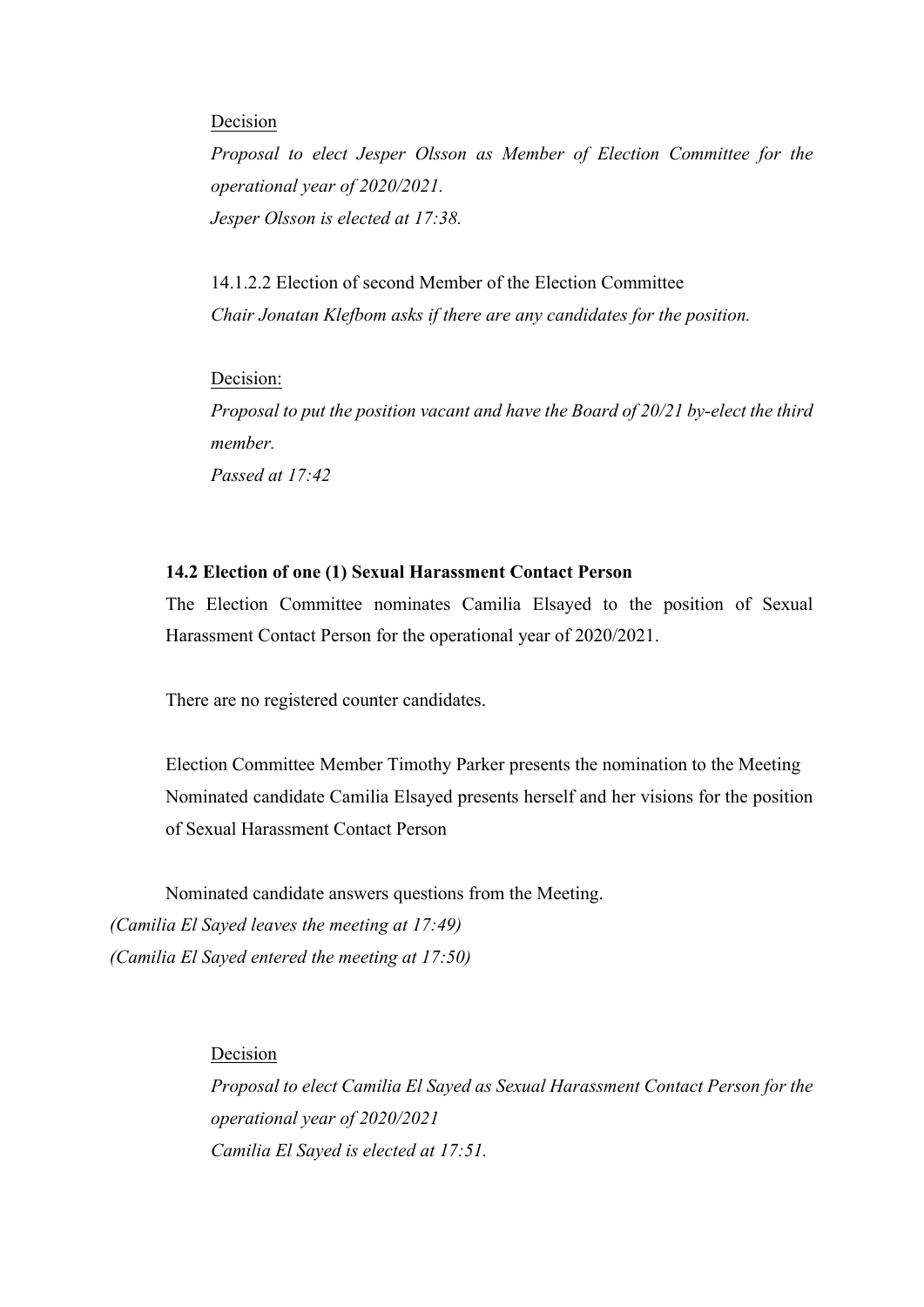#### **14.3 Election of (1) Chief Recruiter**

The Election Committee declares the position of Chief Recruiter to be vacant.

Chair Jesper Olsson asks the Meeting if there are any candidates to the position

#### Decision

*Proposal to put the position Chief Recruiter for the operational year of 2020/2021 vacant and have the Board of 20/21 by-elect. Passed at 17:54.*

# **14.4 Election of Auditor**

*Chair Jesper Olsson informs the meeting that the position was vacant but that the Election Committee received a candidature from Jonatan Klefbom for the position before May 3rd.* 

Candidate Jonatan Klefbom presents himself and his thoughts on the position of Auditor to the Meeting.

Candidate Jonatan Klefbom answers questions from the Meeting.

*(Jonatan Klefbom leaves the meeting at 17:56) (Jonatan Klefbom enters the meeting at 17:57)* 

#### Decision

*Proposal to elect Jonatan Klefbom as Auditor for the operational year of 2020/2021 Jonatan Klefbom is elected at 17: 58*

*(Electoral roll updated to 40 at 17:59)*

# **15. Propositions from the Board**

*There were no propositions submitted to the Meeting.* 

# **16. Consideration of Motions**

16.1 Motion: New Statutes (See Separate Attachment)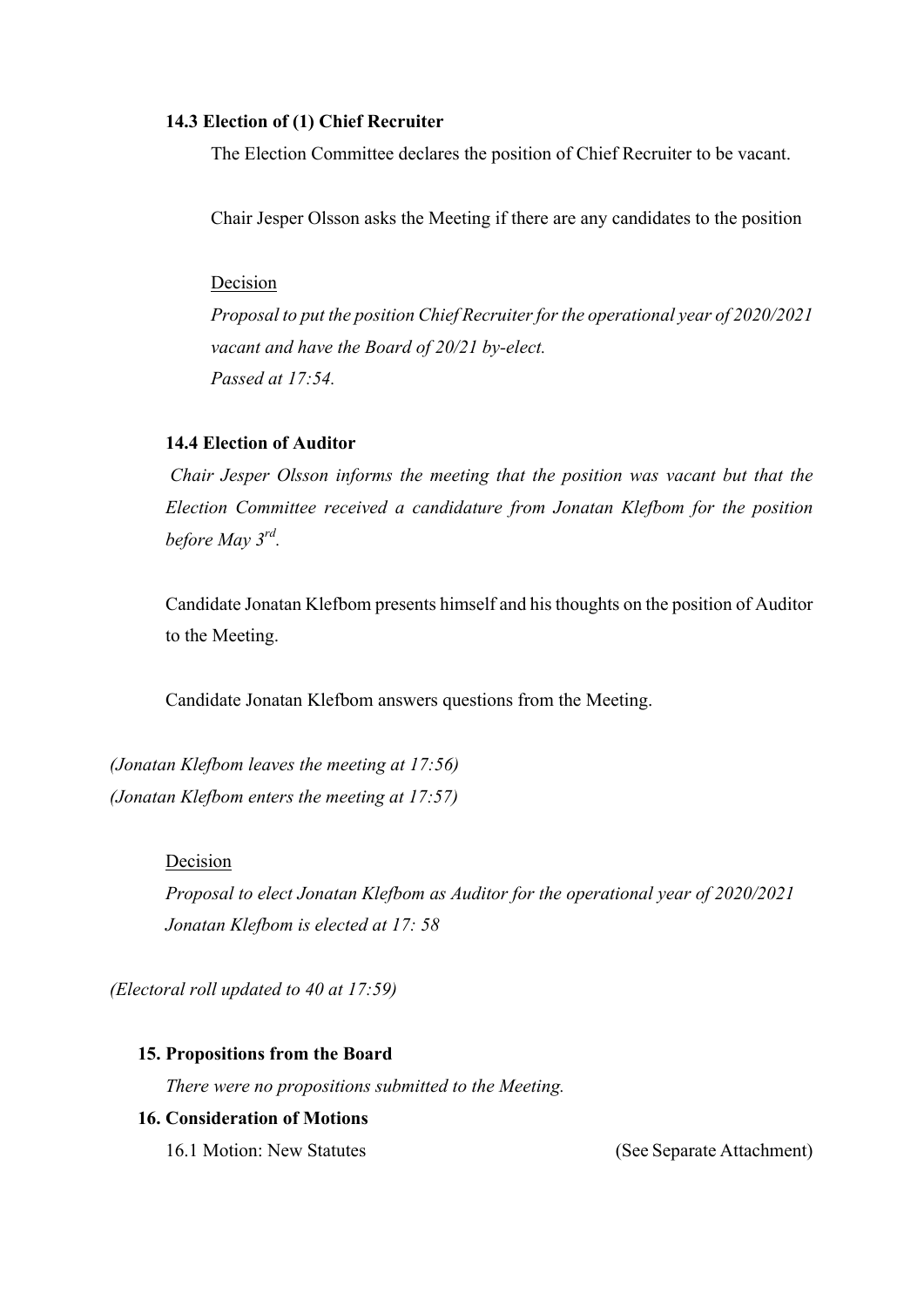Authors of the motion, Secretary Soha Kadhim, and former Vice President Zigne Edström presents the motion and the New Suggested Statutes to the Meeting.

The Meeting discusses the new suggestion and the authors of the meeting answers questions from the meeting.

*(Meeting adjourned at 18:40) (Meeting resumed at 19:00) (Electoral roll is updated to 38 19:07)*

*The Meeting continues to discuss the motion.*

*Olle Tolke moves to amend §10.4 in the Statutes by replacing"accept" to "The current sitting board shall at the end of each operational year decide upon the nominations for the Senior Collegium"*

*Olle Tolke moves to amend §4.5 in the Statutes by adding "suitable" before "...individuals outside the board...". The suggestion will instead say "The meeting presidium consists of the Chair of the meeting and Secretary of the meeting and shall to the extent possible not be held by board members at Annual Meetings. If it is not possible to find suitable individuals outside the Board, the President and the Secretary may take the roles"*

*Jesper Olsson moves to keep including the historical background of UPF in the statutes, this should be placed at the end of statutes.* 

Soha Kadhim explains that the reason they removed it was to instead do a section on the website about the hitsory of UPF. Historical backgrounds are not official documents and should therefore not be included in a statutes.

*Jonahtan Garbe moves to continue keeping the Historical Background of the Association with the Statutes. It shall be added at the end of the document.*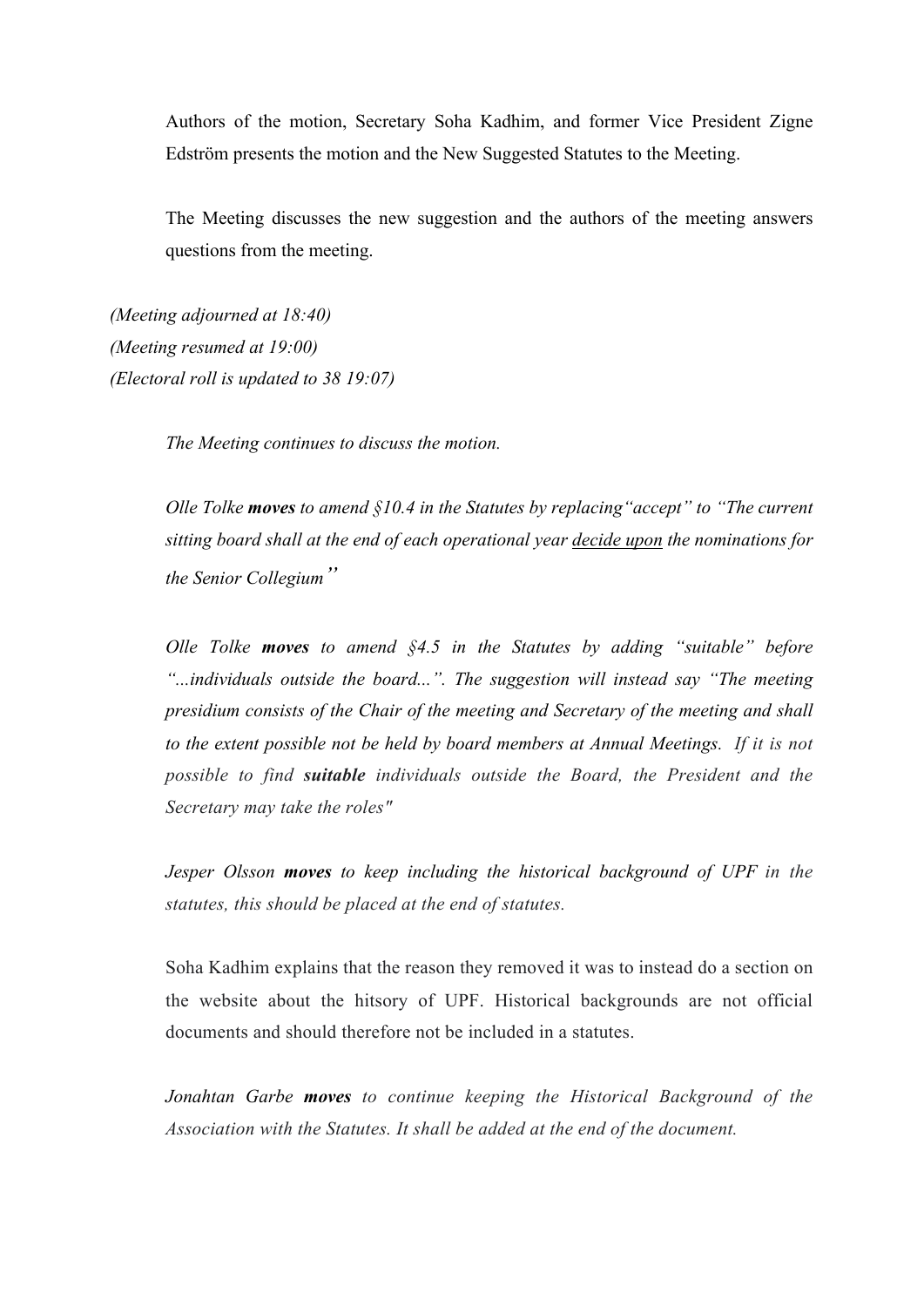#### Decision

*The vote is carried out by a poll on Zoom. Members could either vote for the original proposal from the authors, or the suggested amendment.* 

*Chair Jesper Olsson finds the suggested amendment to §10.4 passed at 19:15.* 

*Chair Jesper Olsson finds the suggested amendment to §4.5 passed at 19:18.*

# **Decision**

*Chair Jesper Olsson finds "to continue keeping the Historical Background of the Association with the Statutes. It shall be added at the end of the document" passed at 19:31.*

#### Decision

*Proposal to replace the current UPF Bylaws, and accept the attached document "UPF Statutes" with the accepted amendments. Passed at 19:39.* 

17. Meeting adjourned

*Chair Jesper Olsson declares the meeting adjourned at 19:40* 

Soha Kadhim, Secretary Jesper Olsson, Chair

Juliet Brickell, Attester Olle Tolke, Attester

 $\frac{1}{2}$ 

 $\bigcup \mathcal{U} \cup \bigcup \{U\cup U\}$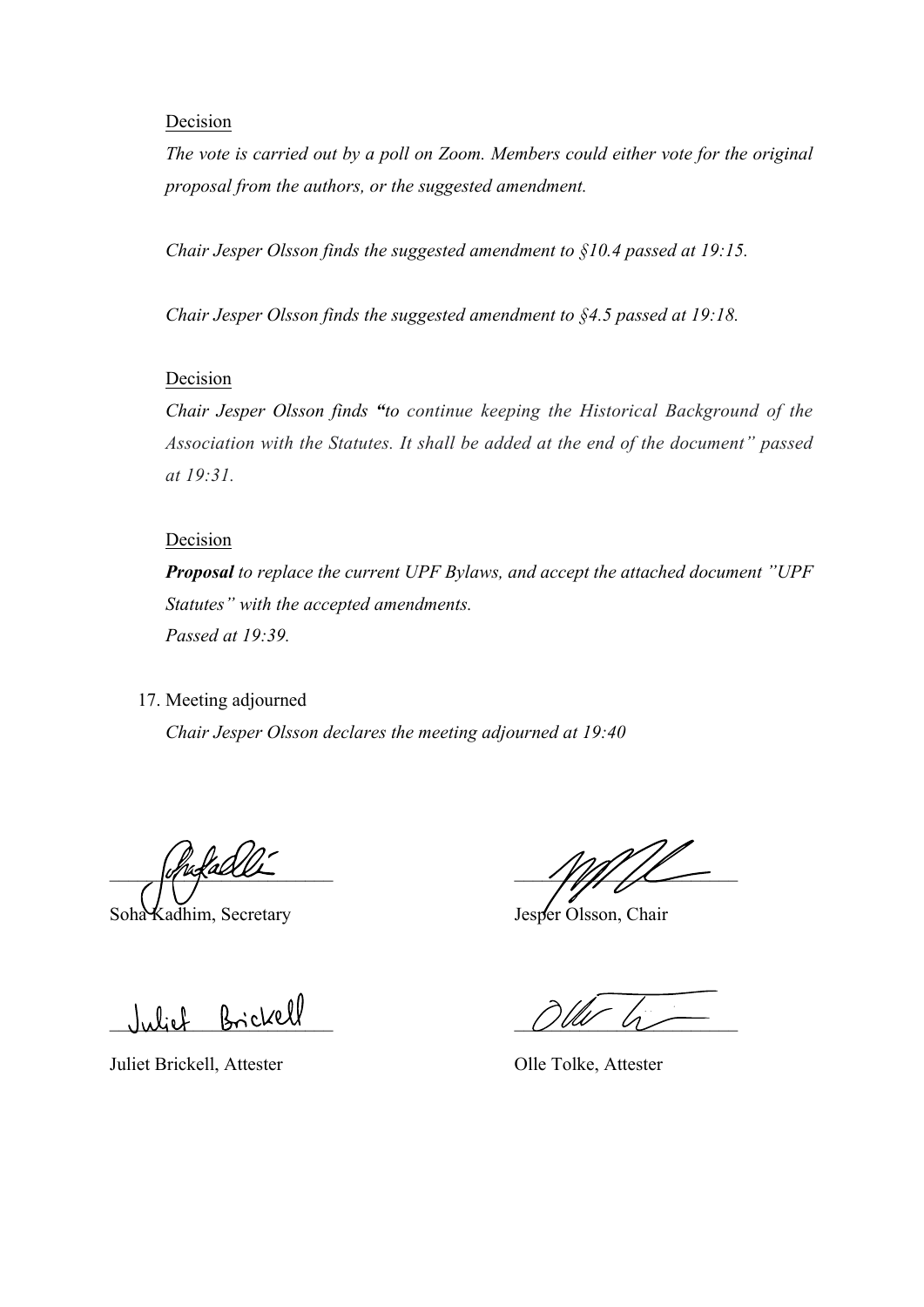# Attachment 1

| <b>Electoral Roll - Annual</b><br><b>Election Meeting 2020</b> |                                    |                |        |
|----------------------------------------------------------------|------------------------------------|----------------|--------|
| <b>First Name</b>                                              | <b>Surname</b>                     | <b>Entered</b> | Left   |
| Agnieszka                                                      | Gryz                               | From start     | To end |
| Alejandro                                                      | Guzman                             | From start     | To end |
| Anna                                                           | <b>Miszer</b>                      | From start     | To end |
| <b>Anouk</b>                                                   | Liebe                              | From start     | 15:58  |
| Benjamin                                                       | <b>Johansson</b>                   | From start     | To end |
| Camilia                                                        | <b>Elsayed</b>                     | From start     | 18:09  |
| Carl                                                           | <b>Cotton</b>                      | From start     | To end |
| Cheryl                                                         | <b>Fung</b>                        | From start     | To end |
| Clara                                                          | <b>Karlsson</b><br><b>Schedvin</b> | From start     | To end |
| <b>Daniel</b>                                                  | <b>Bergdal</b>                     | From start     | To end |
| Demi                                                           | <b>Bylon</b>                       | From start     | 18:22  |
| <b>Dilshoda</b>                                                | <b>Mustafaeva</b>                  | From start     | 15:58  |
| <b>Emily</b>                                                   | <b>Hsiang</b>                      | From start     | To end |
| Emma                                                           | <b>Johansen</b>                    | From start     | 11:54  |
| Emma                                                           | Liljeström                         | From start     | To end |
| Emma                                                           | <b>Ehrenberg</b>                   | From start     | 18:39  |
| Fredrik                                                        | Fahlman                            | From start     | To end |
| Frida                                                          | Lindberg                           | From start     | 16:33  |
| Gabriella                                                      | Gut                                | From start     | To end |
| Hedda                                                          | Carlsson                           | From start     | To end |
| Henrietta                                                      | <b>Kulleborn</b>                   | From start     | To end |
| <b>Isabel</b>                                                  | Gråby                              | From start     | To end |
| <b>Jesper</b>                                                  | <b>Olsson</b>                      | From start     | To end |
| <b>Jonatan</b>                                                 | Garbe                              | From Start     | To end |
| Jonatan                                                        | <b>Klefbom</b>                     | From start     | To end |
| Jonathan                                                       | Damkjær<br><b>Britton</b>          | From start     | 17:02  |
| Jonna                                                          | <b>Lindberg</b>                    | From start     | 17:02  |
| <b>Juliet</b>                                                  | <b>Brickell</b>                    | From start     | To end |
| <b>Karin</b>                                                   | <b>Mizser</b>                      | From start     | To end |
| <b>Kerime</b>                                                  | Van Opijnen                        | From start     | 18:09  |
| Linda                                                          | Kivi                               | From start     | To end |
| Lovisa                                                         | Lundin<br><b>Ziegler</b>           | From start     | 16:25  |
| Luke                                                           | <b>Sandford</b>                    | 09:00          | 10:43  |
|                                                                |                                    | 15:20          | 18:48  |
| <b>Maguette</b>                                                | Fall                               | From start     | To end |